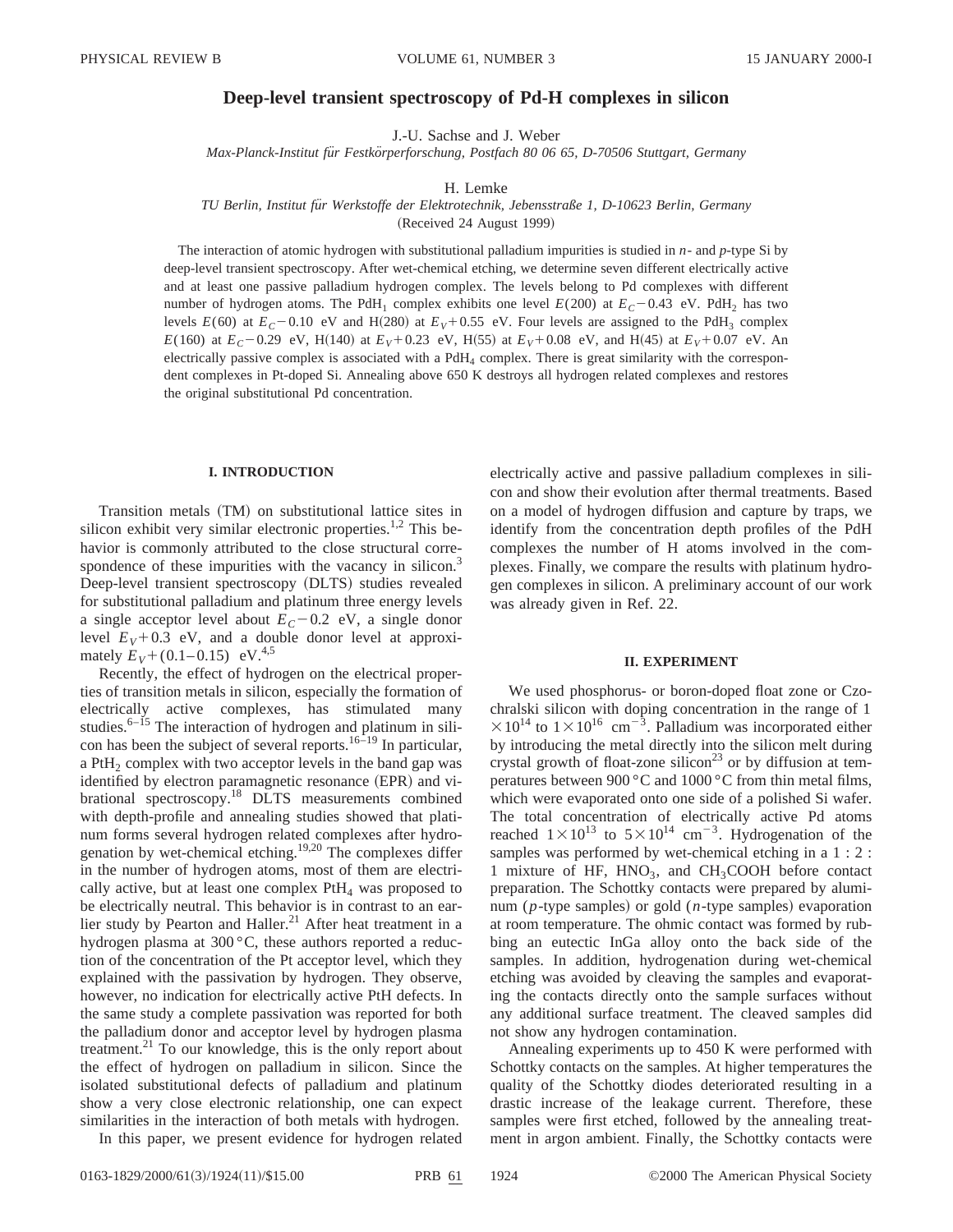evaporated without any additional etching before the metallization.

The samples were characterized electrically using deeplevel transient spectroscopy and minority-carrier transient spectroscopy (MCTS). DLTS was performed by measuring the capacitance transients directly with a transient recorder or by integration with a lock-in amplifier. We will label DLTS levels of unknown origin by  $A(T)$ .  $A = E$  indicates electron emission and  $A = H$  stands for hole emission; *T* is the temperature at maximum peak height (emission rate equals  $42 \text{ s}^{-1}$ ). The shallow dopant concentration profiles are determined by capacitance-voltage  $(CV)$  profiling  $(1 \text{ MHz}).$ The distribution of the deep levels was measured by DDLTS (double pulse DLTS) concentration profiling.<sup>24</sup> The profiles are calculated taking into account nonuniform shallow dopant profiles due to hydrogen passivation of the dopants. The error in the deep-level concentration is in the order of 5% of the values given in the figures. The capture cross sections of majority carriers were extracted from the electron- or holecapture rates that were measured by variation of the filling pulse length. $^{25}$ 

The behavior of deep levels in the other half of the band gap, which cannot be probed by DLTS on Schottky diodes, was studied by MCTS measurements. In this technique the electrical filling pulse of DLTS is replaced by an optical pulse of above band-gap light. The generated minority carriers are captured by deep levels. Details of the technique were described elsewhere.<sup>26,27</sup> We used a GaAs double heterostructure diode as light source (wavelength  $850$  nm) and illuminated the samples through the front side Schottky contacts. The minority-carrier transients were integrated by a boxcar averager. The low-temperature limit of the cryostat for the MCTS scans was 90 K.

#### **III. RESULTS**

#### **A. Palladium related deep levels in** *p***-type silicon**

#### *1. Basic features of PdH complexes*

A typical DLTS spectrum of a palladium-doped *p*-type sample directly after wet-chemical etching is shown in Fig. 1, curve (a). We observe two dominant peaks with identical depth profiles at 70 K and 165 K . The activation energy and the hole-capture cross section of the peak at 165 K agrees with the values reported for the single donor level of substitutional palladium  $Pd^{0/+}$ .<sup>21,28-32</sup> Previously, we could demonstrate that the peak at 70 K can be assigned to the double donor level of substitutional palladium in silicon  $Pd^{+/++}$ .<sup>5</sup> The electrical data of both levels are given in Table I. The activation energy of the Pd double donor level is reduced by the electrical field in the space-charge region, and its capture cross section is thermally activated with an activation energy of 30 meV. The single donor level shows no electric-field dependence of the activation energy and no thermally activated capture cross section.<sup>5</sup>

In addition, another small peak at  $280$  K labeled  $H(280)$  is detected in the spectrum of Fig.  $1(a)$ . This signal increases with annealing at 370 K for 30 min [Fig. 1(b)] while the substitutional Pd peaks decrease by the same amount. An increase in the annealing temperature results in a further enhancement of  $H(280)$  as shown in Fig. 1(c) for a 30 min



FIG. 1. DLTS spectra of Pd-doped *p*-type Si (*en*  $=42$  s<sup>-1</sup>,  $V_r = -2$  V,  $t_f = 3$  ms). (a) After etching, (b) after etching and subsequent zero-bias annealing at  $370$  K for  $30$  min,  $(c)$ after etching and subsequent annealing at  $400 \text{ K}$  for  $30 \text{ min}$ , (d) after etching and subsequent annealing at 700 K for 30 min.

treatment at 400 K. Both Pd donor levels are reduced significantly, and three new peaks appear in the spectrum labeled  $H(45)$ ,  $H(55)$ , and  $H(140)$ .  $H(45)$  and  $H(55)$  have always the same intensity; however, the capture cross section of  $H(45)$ is remarkably small (see Table I), long filling pulses  $(t_f)$  $\geq$  3 ms) are needed to fill this center completely. Furthermore, we observe an increase of the emission rate of  $H(45)$ with increasing electric field. The other newly formed cen-

TABLE I. Energy levels *EA* determined from Arrhenius plots of emission rates, capture cross sections  $\sigma_{n,p}$  determined by variation of the filling pulse length, level character, and assignment of the deep levels based on the analysis of the depth profiles. The capture cross sections of levels  $E(60)$ , H(45), and the Pd double donor are thermally activated and can be described by Eq.  $(1)$ . The listed values correspond to the prefactors  $\sigma_{\infty}$ . The value for H(45) could not be measured. The level character is determined from the electrical-field dependence of the level positions and in analogy to the PtH complexes.

| Level           | $E_A$ (eV)   | $\sigma_{n,p}$ (cm <sup>2</sup> ) |                | Character Assignment |
|-----------------|--------------|-----------------------------------|----------------|----------------------|
| E(60)           | $E_C - 0.18$ | $3 \times 10^{-15}$               | $- - / -$      | PdH <sub>2</sub>     |
| Pd acceptor     | $E_C - 0.23$ | $3 \times 10^{-15}$               | $-1/0$         | $Pd_{s}$             |
| E(160)          | $E_C - 0.29$ | $2 \times 10^{-16}$               | $\overline{?}$ | $PdH_3$              |
| E(200)          | $E_C = 0.43$ | $7 \times 10^{-16}$               | $-1/0$         | $PdH_1$              |
| H(280)          | $E_V + 0.55$ | $2 \times 10^{-17}$               | $-\sqrt{0}$    | PdH <sub>2</sub>     |
| Pd donor        | $E_V + 0.31$ | $6 \times 10^{16}$                | $0/ +$         | $Pd_{s}$             |
| H(140)          | $E_V + 0.55$ | $2 \times 10^{-17}$               | $-1/0$         | $PdH_3$              |
| Pd double donor | $E_V + 0.14$ | $5 \times 10^{-15}$               | $+ / + +$      | $Pd_{s}$             |
| H(55)           | $E_V + 0.08$ | $\gamma$                          | $\gamma$       | $PdH_3$              |
| H(45)           | $E_V + 0.07$ | $1 \times 10^{-18}$               | $+ / + +$      | $PdH_3$              |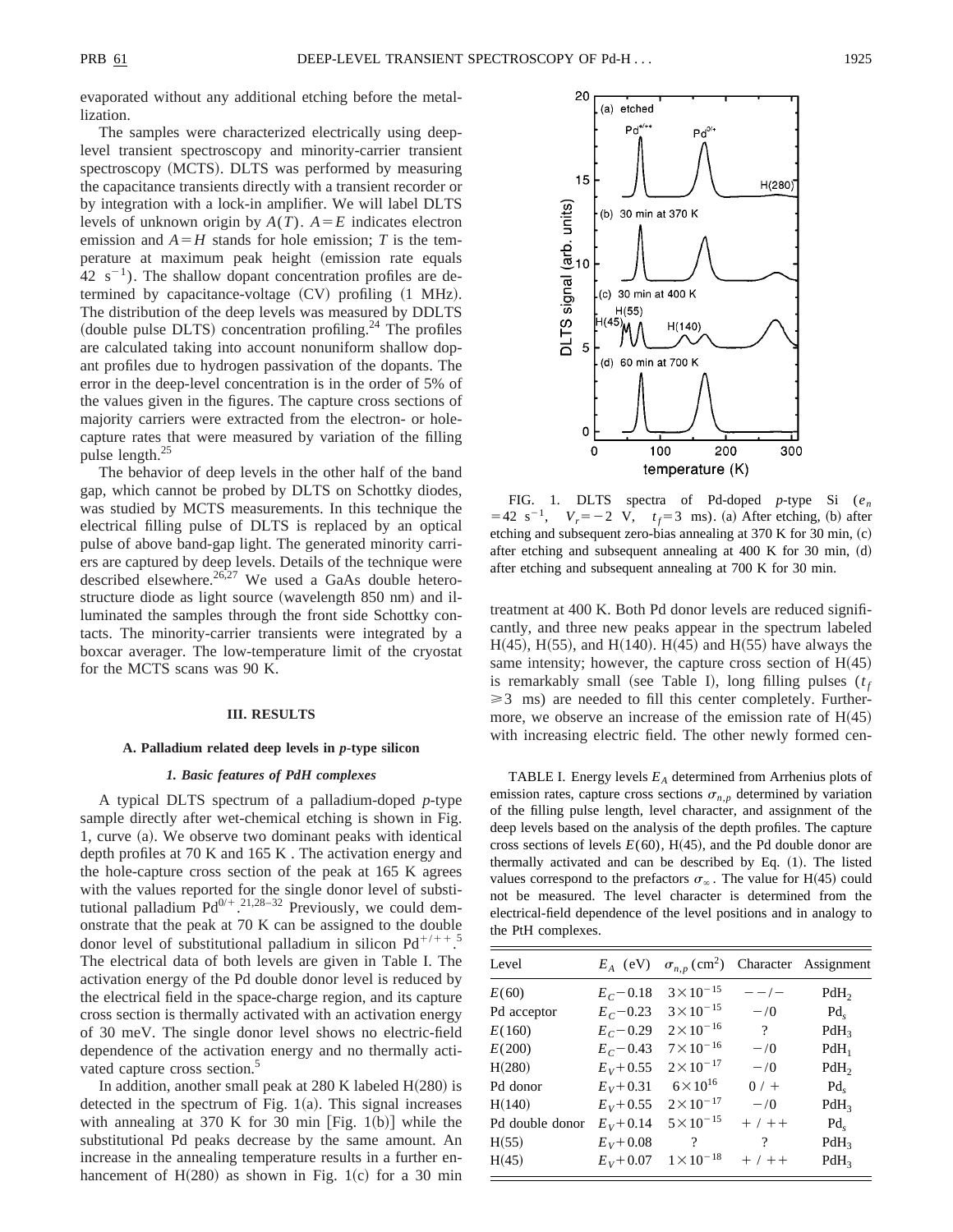ters do not show any field dependence of their activation energies or a temperature dependence of the capture cross section.

Annealing at temperatures between 450 and 550 K results in a decrease of all observed peaks without the appearance of new signals. H(45), H(55), and H(140) anneal out completely during a 1 h heat treatment at 550 K.  $H(280)$  is more stable but disappears after 1 h at 700 K as shown in Fig.  $1(d)$ . At temperatures  $T \ge 550$  K both Pd donor levels start to recover, and after 1 h annealing at 700 K their intensities reach the initial values detected directly after etching [compare curves  $(a)$  and  $(d)$  in Fig. 1.

Levels H $(280)$ , H $(140)$ , H $(55)$ , and H $(45)$  are formed only in Pd-doped samples after wet-chemical etching and subsequent annealing. This behavior strongly suggests that the new levels are palladium hydrogen related defects. In contrast, the cleaved samples that are free from hydrogen show only the two Pd donor levels, an additional anneal of the samples up to 470 K did not change the DLTS spectra.<sup>5</sup>

## *2. Depth profiles of PdH centers and the effect of reverse bias annealing*

Charged hydrogen drifts during reverse bias annealing  $(RBA)$  from the surface into the bulk of the sample. A typical example is given in Fig.  $2(a)$ . The solid line represents the profile of the net boron acceptor concentration directly after etching. The passivation of boron at depths  $\leq 5$   $\mu$ m is caused by the introduction of hydrogen during the etching and the formation of electrically inactive boron hydrogen pairs.<sup>33</sup> An annealing step at 370 K using a reverse bias of 28 V leads to the dissociation of BH pairs resulting in the reactivation of boron close to the sample surface. The released positively charged hydrogen drifts to the end of the space-charge region and forms there new BH pairs causing the dip in the net boron concentration at a depth of 12  $\mu$ m [dashed line in Fig.  $2(a)$ ].

The depth profiles of the deep levels directly after etching are given in Fig.  $2(b)$ . The Pd single and double donor profiles are uniform and coincide. This behavior is found in all samples that were doped during the float-zone process. Level  $H(280)$  is only detectable close to the sample surface where hydrogen has been incorporated. A subsequent RBA step affects the depth profiles dramatically [see Fig.  $2(c)$ ]. Level  $H(280)$  forms deeper in the bulk with a maximum concentration at a depth of 12  $\mu$ m. This depth coincides well with the end of the space-charge region, where most of the hydrogen can be found after the RBA  $[compare Fig. 2(a)].$  The changes in the profiles with RBA show that the formation of  $H(280)$  is controlled by the movement of  $H^+$ . This behavior supports again the identification of this level as due to a hydrogen complex. The increase of  $H(280)$  is accompanied by an equal reduction in the substitutional palladium concentration. This mirrorlike behavior proves that  $H(280)$  belongs to a palladium hydrogen complex containing only one Pd atom.

The levels formed at higher temperatures  $[H(45), H(55),$ and  $H(140)$  behave similarly under RBA. This is shown in Fig. 2 $(d)$  for a RBA step at 400 K using the same reverse bias as in Fig.  $2(c)$ . The depth profiles of all three levels have their concentration maxima at the end of the depletion region where hydrogen is concentrated. At the same time the dip in



FIG. 2. Depth profiles of defects in Pd-doped  $p$ -type Si. (a) Boron profile directly after wet-chemical etching and after reverse bias anneal (RBA) at 370 K. ( $V_{bias} = -8$  V,  $t = 30$  min) (b) Pd donor Pd<sup>0/+</sup>, double donor Pd<sup>+/++</sup>, and H(280) profiles after wetchemical etching,  $(c)$  same as  $(b)$  plus additional RBA  $(30 \text{ min at } 30)$ 370 K,  $V_{bias} = -8$  V), (d) same as (b) plus additional RBA (30 min at 400 K,  $V_{bias} = -8$  V).

the concentration of the Pd donors has increased drastically. This leads us to the conclusion that  $H(45)$ ,  $H(55)$ , and  $H(140)$  are also palladium hydrogen related. The profiles of  $H(45)$  and  $H(55)$  coincide, and studies at different temperatures between 400 and 550 K confirm this behavior, suggesting that both levels belong to the same PdH complex. Reverse bias annealing at higher temperatures up to 550 K leads to the decrease of all three PdH related levels. However,  $H(140)$  seems to be slightly more stable since after a 1 h heat treatment at 500 K its concentration exceeds the corresponding values of  $H(45)$  and  $H(55)$ . The intensity changes of H $(140)$  relative to H $(45)$  and H $(55)$  are related to the reverse bias annealing conditions. After RBA we usually cool down the samples with applied reverse bias. If we cool down without reverse bias, we always get the same intensity of the three levels. Annealing the samples without applied reverse bias leads in all cases to very similar profiles for  $H(140)$ ,  $H(55)$ , and  $H(45)$ . This behavior is evidence for a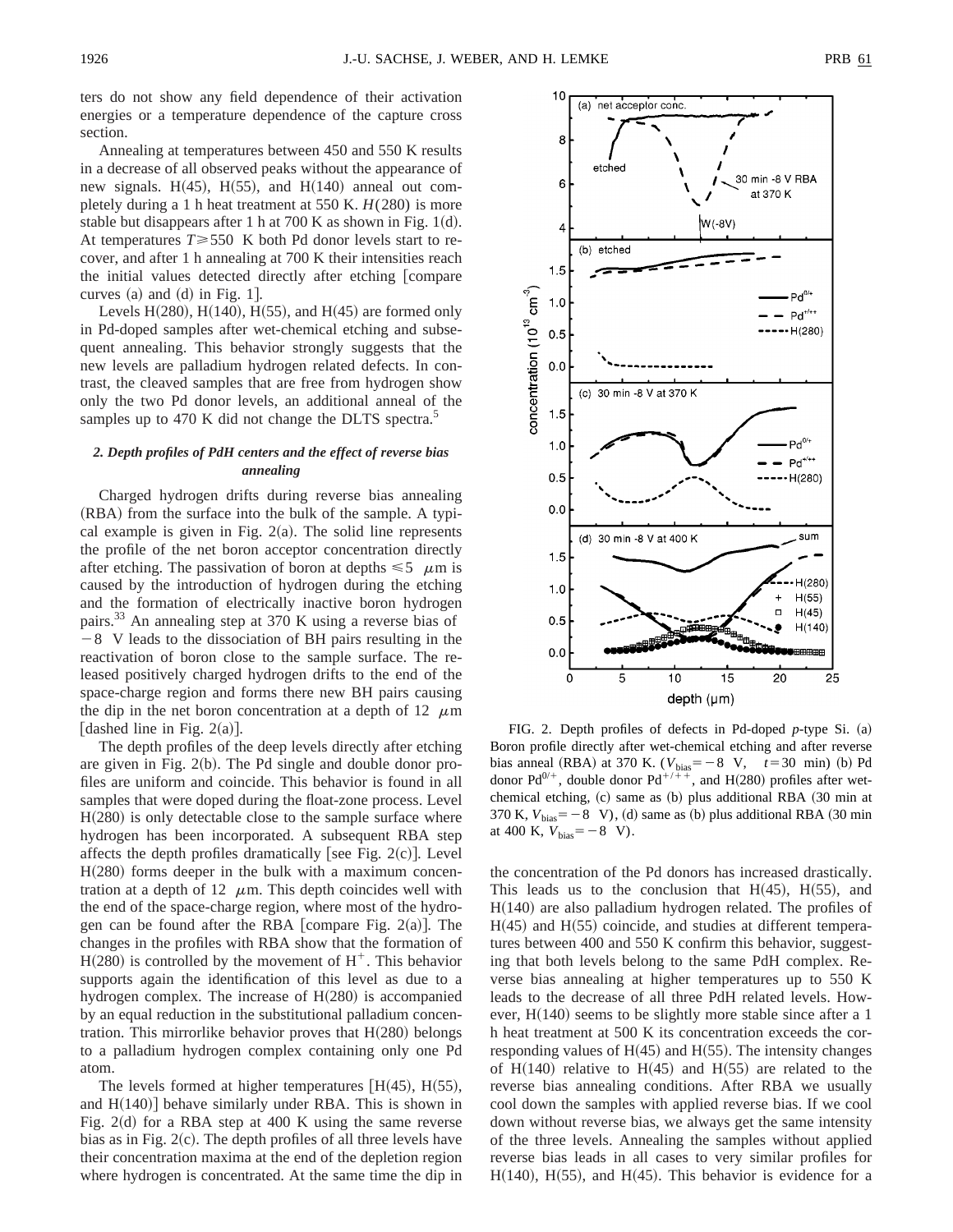structural metastability of the same PdH complex. Cooling down the sample with applied reverse bias favors the formation of the configuration with the  $H(45)/H(55)$  level. A detailed study of the metastability is necessary to clarify the nature of the two configurations.

In contrast to H $(45)$ , H $(55)$ , and H $(140)$ , which are concentrated in the hydrogen-rich region, level  $H(280)$  can be detected in a much wider range after RBA at  $400$  K [see dotted line in Fig. 2(d)]. Level  $H(280)$  shows however a dip in the concentration where the other levels exhibit a maximum. This indicates that part of the  $H(280)$  centers transform into  $H(45)$ ,  $H(55)$ , and  $H(140)$ , respectively.

Based on the characteristic depth profiles and thermal stabilities, we assign the four hydrogen-related levels  $H(45)$ ,  $H(55)$ ,  $H(140)$ , and  $H(280)$  to three different electrically active PdH complexes. The total concentration of palladium resulting from the sum of the levels  $Pd^{0/+}$ , H(55), H(140), and  $H(280)$  is also shown in Fig. 2(d) (labeled sum). The concentration of levels H(45) and Pd<sup>+/++</sup> have not been considered for the summation since they belong to the same defect as H $(55)$  and Pd<sup>0/+</sup>, respectively. We find that the total concentration of all electrically active Pd centers equals the Pd concentration in the etched sample [compare Fig.  $2(b)$ , this indicates that not only H $(280)$  but all the hydrogen complexes contain only one Pd atom. However, a dip in the total Pd concentration is detected in the region where hydrogen has been piled up. Heat treatments at higher temperatures increase the dip further. This indicates that a portion of palladium is not detected by DLTS, i.e., some palladium centers are either electrically inactive or have at least no deep levels in the lower half of the band gap. We will show later on that this inactive Pd center belongs to another PdH complex, which is electrically passive. The passive complex grows at the expense of all other hydrogen complexes and reaches the maximum concentration at annealing temperatures around 500 to 550 K. The thermal stability of the passive complex is very similar to the  $H(280)$  level. Further increase in temperature destroys the passive complex and reactivates the isolated Pd levels, without forming the  $H(280)$  level again.

#### **B. Palladium-related centers in** *n***-type silicon**

## *1. DLTS spectra of palladium doped n-type silicon*

In *p*-type Si we find very similar DLTS spectra for cleaved and etched Pd-doped samples. Only after a heat treatment, significant differences occur due to the formation and increase of hydrogen-related centers in the etched samples. In *n*-type Si, however, we observe already after etching a dramatic difference in the DLTS spectrum as shown in Fig. 3. Curve  $(a)$  represents the spectrum of a cleaved Pd-doped *n*-type sample. Only one peak at 115 K is detected. The activation energy and the electron-capture cross section of this DLTS level (shown in Table I) agree with the values reported on the acceptor level of substitutional palladium  $Pd^{-/0.21,28-32,34,35}$  After etching, the Pd acceptor concentration decreases significantly while three other peaks appear in the spectrum labeled  $E(60)$ ,  $E(160)$ , and  $E(200)$ . The corresponding values for the activation energies and capture cross sections are presented in Table I. It should be noted that the electron-capture cross section of level



FIG. 3. DLTS spectra of Pd-doped *n*-type Si. (a) Cleaved sample,  $(b)$  after wet-chemical etching,  $(c)$  same as  $(b)$  plus subsequent zero-bias annealing at 400 K for 1 h,  $(d)$  same as  $(b)$  plus subsequent annealing at 650 K for 1 h.

 $E(60)$  is very small but depends strongly on the temperature (Fig. 4). The dependence follows the relation

$$
\sigma_n = \sigma_{n\infty} \exp[-E_{\sigma n}/kT],\tag{1}
$$

with an activation energy  $E_{\sigma n}$  of about 40 meV. Taking this energy into account leads to a significant reduction of the activation enthalpy (see Table I). Furthermore, we find a reduction of the activation energy of this level with increasing electric field. Usually, this property associates the level in *n*-type Si to a single donor state, which shows an attractive Coulomb interaction with the emitted carriers. However, field-induced reduction of the activation energy has also been observed for repulsive centers such as the double donor levels of platinum<sup>4</sup> and palladium<sup>5</sup> in *p*-type samples. For these levels the field dependence was always accompanied by a thermally activated capture cross section.<sup>5</sup> Since the



FIG. 4. Temperature dependence of the capture cross section of level  $E(60)$ .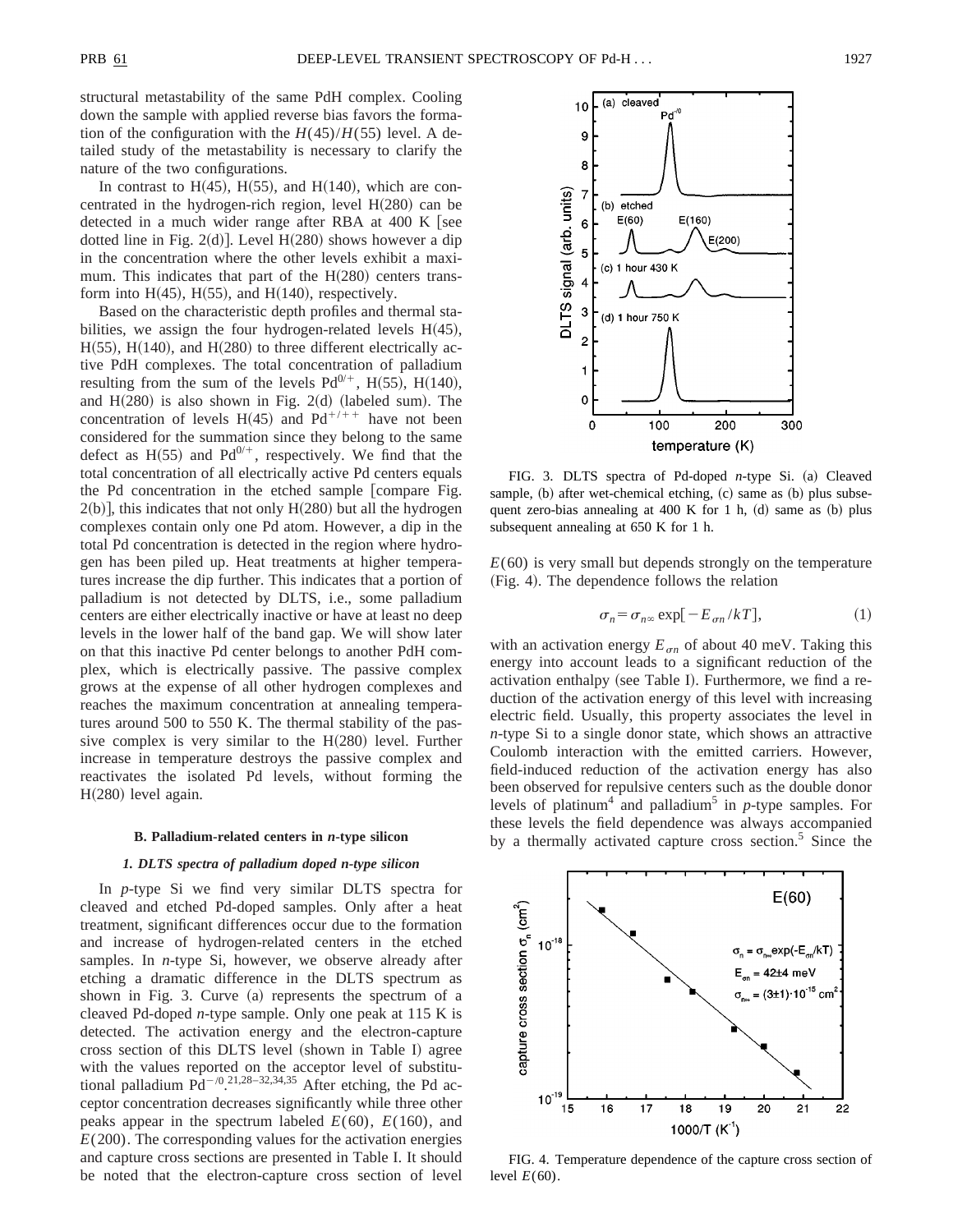

FIG. 5. Depth profiles of defects in Pd-doped  $n$ -type Si. (a) Phosphorus profile in the cleaved sample and directly after wetchemical etching, (b) depth profiles of the platinum-related defects  $Pd^{-/0}$ ,  $E(60)$ ,  $E(160)$ , and  $E(200)$  after etching. The sum of the concentrations of these defects is also shown.  $(c)$  Same as  $(b)$  plus additional annealing at  $430$  K for 1 h. (d) Same as (b) plus additional annealing at 550 K for 1 h.

capture cross section of  $E(60)$  is also thermally activated, we assign this level to a repulsive center, i.e., a double acceptor.

Annealing the samples at temperatures up to 400 K does not alter the spectrum. An increase of the annealing temperature to 430 K results, however, in the decrease of all peaks [Fig. 3(c)] while no other new signal appears in the spectrum. The levels  $E(60)$  and  $E(160)$  anneal out completely between 500 and 550 K while *E*(200) disappears at 650 K. At temperatures above 550 K, the Pd acceptor recovers, and after a 1 h heat treatment at 750 K the acceptor has regained its original concentration.

## *2. Depth profiles and annealing behavior of PdH complexes*

The levels  $E(60)$ ,  $E(160)$ , and  $E(200)$  are formed directly after wet-chemical etching, which indicates that they are all hydrogen related. This assignment is supported by the evaluation of the concentration depth profiles given in Fig. 5. Figure  $5(a)$  shows the depth profiles of the net phosphorus donor concentration before (cleaved sample) and directly after etching. For the cleaved sample, we observe a flat profile, while a significant reduction of the net active phosphorus concentration is observed after etching in the region close to the surface (at depths  $\leq 4$   $\mu$ m). The reduction is caused by the formation of passive phosphorus hydrogen pairs $36,37$ . The profile of the etched sample after annealing at 430 K for 1 h is identical to the profile of the cleaved sample.

The corresponding depth profiles of the palladium-related deep levels are compared in Fig.  $5(b)$ . The cleaved sample has a uniform palladium acceptor profile [crosses in Fig.  $5(b)$ ]. After etching the Pd acceptor concentration decreases towards the surface, and the three additional palladiumrelated levels appear:  $E(60)$ ,  $E(160)$ , and  $E(200)$ . All three levels have their maximum concentration within the depth where hydrogen has diffused in  $(2-3 \mu m)$  and decrease towards the bulk and the surface. The profiles of *E*(60) and *E*(160) are very similar after etching, while the profile of  $E(200)$  is always shifted deeper into the bulk. Since level *E*(60) decreases slightly faster during annealing at temperatures above 500 K, we assign the three hydrogen-induced levels to three different PdH complexes. The sum of the concentrations of all Pd-related levels  $[{\rm Pd}^{-/0}, E(60),$  $E(160)$ , and  $E(200)$ ] after etching is also shown in Fig. 5(b). The total concentration of electrically active palladium is uniform at depths  $\geq 3$   $\mu$ m and equals the value in the cleaved sample. The behavior indicates again that only one Pd atom is involved in each PdH complex. Close to the sample surface we observe a decrease in the sum profile, which we correlate with the formation of an electrically passive PdH complex.

In *p*-type Si we used the dissociation of the acceptor hydrogen pairs and the drift of the released positively charged hydrogen in an applied electric field to localize the hydrogen and correlate it with the distribution of the deep levels (see Fig. 2). This method cannot be applied in moderately doped *n*-type material since an annealing under reverse bias results only in the dissociation of neutral phosphorus hydrogen pairs close to the sample surface and the reactivation of phosphorus donors, but no inwards drift of a hydrogen species can be detected.19,36,37 Annealing studies on Pd-doped *n*-type samples at temperatures up to 400 K confirm these results. Furthermore, we find that the profiles of all Pd-related levels remain unchanged compared to Fig.  $5(b)$ .

An increase of the annealing temperature results, however, in a small inwards shift of all trap profiles as shown in Fig.  $5(c)$  for a 1 h heat treatment at 430 K. The concentrations of the PdH-related levels  $E(60)$ ,  $E(160)$ , and  $E(200)$ are slightly increased at depths  $\geq 3.5$   $\mu$ m while the passivation of the Pd acceptor reaches deeper into the bulk. At depths  $\leq 2.5$   $\mu$ m the concentrations of all electrically active deep levels are reduced. We explain this shift by the indiffusion of hydrogen from the surface region towards the bulk. The incoming hydrogen reacts with substitutional Pd and the already formed PdH complexes. Close to the surface the passive PdH complex expands deeper into the bulk at the cost of all electrically active Pd-related centers. At greater depths hydrogen forms more electrically active complexes with substitutional Pd, this explains the increase of the concentration of  $E(60)$ ,  $E(160)$ , and  $E(200)$ . The source of the additional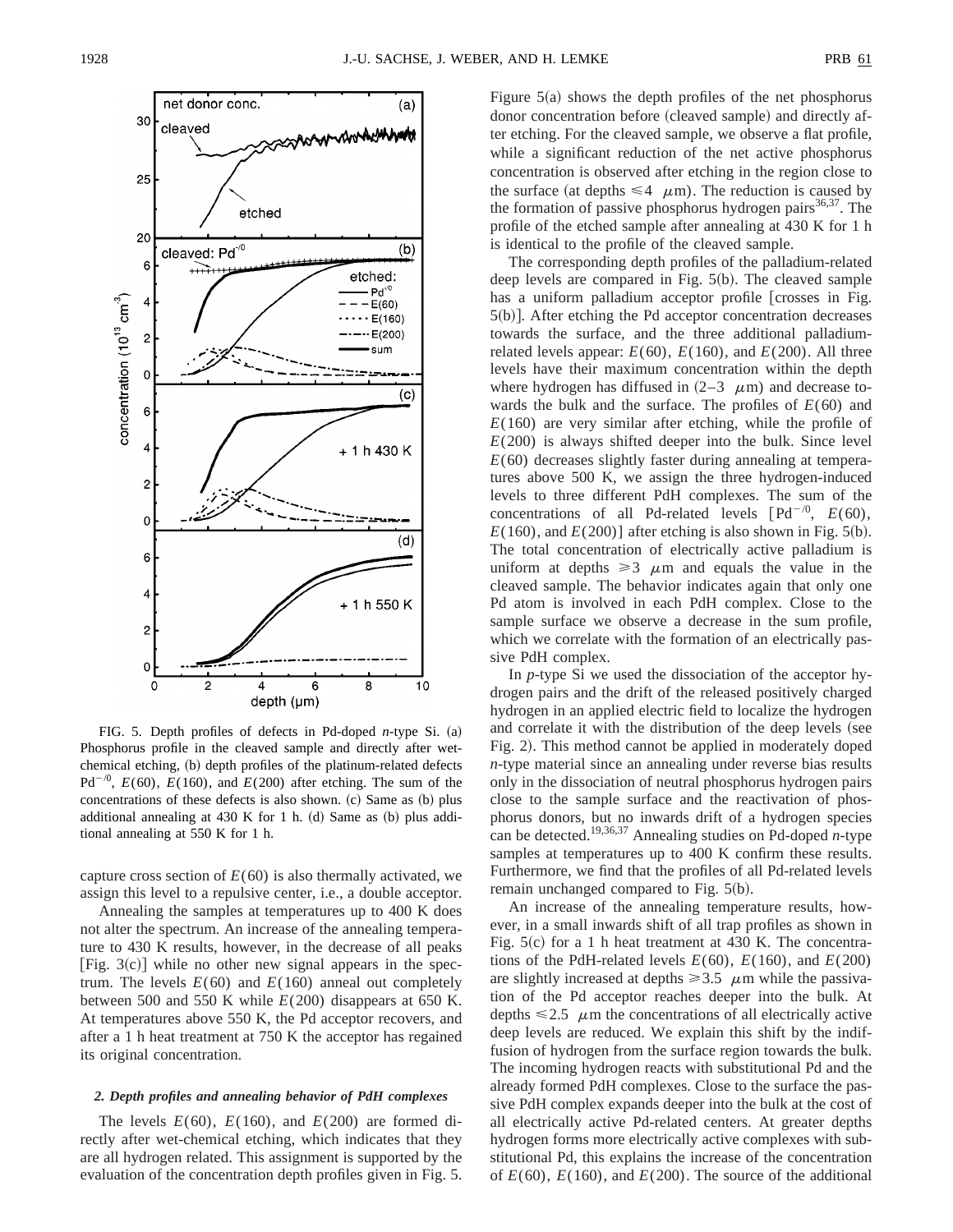hydrogen is not yet clear, but the hydrogen release from the dissociation of phosphorus hydrogen pairs should be ruled out since these pairs are already destroyed during annealing at much lower temperatures.

Heat treatments at temperatures above 500 K result in a further expansion of the passive palladium hydrogen complex into the bulk [Fig.  $5(d)$ ]. At the same time the concentration maxima of the electrically active PdH centers shift further inwards accompanied by a decrease in concentration. After a 1 h heat treatment at 550 K, both  $E(60)$  and  $E(160)$ are completely annealed out while level  $E(200)$  is slightly more stable. Above 550 K we observe a gradual reactivation of the Pd acceptor concentration and a decrease of the passive complex. The resulting Pd profile after 1 h annealing at 700 K is flat, and the concentration reaches the value in the cleaved sample.

#### *3. MCTS measurements on Pd-doped n-type silicon*

The DLTS technique enables us to probe defect levels in the lower half of the band gap in *p*-type silicon and in the upper half of the band gap in *n*-type silicon, respectively. In order to correlate different PdH levels, it is necessary to determine in the same sample the properties of all levels in the band gap. This can be achieved by the injection of minority carriers as performed in MCTS measurements. Minority carriers generated by above band-gap light in the neutral region close to the depletion region of a reverse biased Schottky diode diffuse into the space-charge region of the Schottky contact where they are available for capture by deep levels.

Since the samples were illuminated through the Schottky contact the effect of majority carriers cannot be neglected. Majority carriers that are generated in the neutral region are rejected from the depletion layer by the electric field. However, majority carriers that are created within the spacecharge region may be captured by traps. This results in a normal majority-carrier DLTS contribution to the MCTS spectrum and has to be included in the evaluation of the spectra.

The quality of the MCTS spectrum depends strongly on the surface conditions. In particular, MCTS measurements on Pd-doped *p*-type Si samples were not successful due to a large background signal. However, we succeeded to detect minority-carrier traps in Pd-doped *n*-type samples as shown in Fig. 6. The spectra are measured after wet-chemical etching using two different reverse voltages. We find three different MCTS peaks at 140 K, 170 K, and 280 K. Their activation energies agree with the values determined by DLTS for H $(140)$ ,  $Pd^{0/\frac{1}{r}}$ , and H $(280)$  (see Table I). It should be noted that level  $H(140)$  appears in *n*-type Si already after etching while in *p*-type material an additional heat treatment is necessary to form the center.

Due to restrictions of the MCTS apparatus, we were limited to temperatures above 90 K. Therefore, we could not probe the temperature range where the Pd double donor and the hydrogen-related levels  $H(45)$  and  $H(55)$  appear in *p*-type Si. Furthermore, we observe a dip at about 115 K in both spectra of Fig. 6. We assume that this is caused by the capture and subsequent emission of majority carriers from the Pd acceptor level. Thus, this peak corresponds to a majoritycarrier DLTS peak superimposed on the MCTS background signal.



FIG. 6. MCTS spectra at two different reverse bias voltages  $(V_{bias}=-2$  V and  $-8$  V) for Pd-doped *n*-type Si directly after wet-chemical etching.

The determination of quantitative depth profiles from the variation of the electrical filling pulse height is not possible with our method of MCTS. However, qualitative information about the depth distribution of the defects is possible by MCTS measurements under different reverse biases (see Fig. 6). We note that the MCTS peak of level  $H(140)$  is larger closer to the surface  $(V_r=-4 \text{ V})$  and smaller in the bulk  $(V_r = -8$  V). This behavior is expected for a hydrogenrelated level and confirms the DLTS depth profiling results on annealed Pd-doped *p*-type samples. The signal of the Pd donor shows an increase towards the bulk. The intensity of  $H(280)$  is much lower than  $H(140)$ , which indicates that the  $H(280)$  can also capture electrons. A capture of an electron in a trap already filled with a hole leads to the recombination of both carriers resulting in the loss of the hole. Thus hole emission from this trap would be reduced if electrons are available for capture. Figure 6 also shows the Pd acceptor  $Pd^{-0}$  as a majority-carrier trap. The other hydrogen-related levels *E*(160) and *E*(200) known from *n*-type Si are not detected. In the case of  $E(160)$ , it is possible that this signal overlaps strongly with H(140) and  $Pd^{0/+}$  and is therefore not resolvable. The concentration of level  $E(200)$  is usually very low directly after etching [see Fig.  $3(b)$ ] and a detection is not possible.

#### **IV. DISCUSSION**

### **A. The formation of hydrogen complexes**

The depth profiles of hydrogen complexes created by wetchemical etching in irradiated Si were recently interpreted by Feklisova and Yarykin.<sup>38</sup> The complex formation is understood as a subsequent addition of hydrogen atoms to the defects. The following set of equations describes the step by step hydrogenation: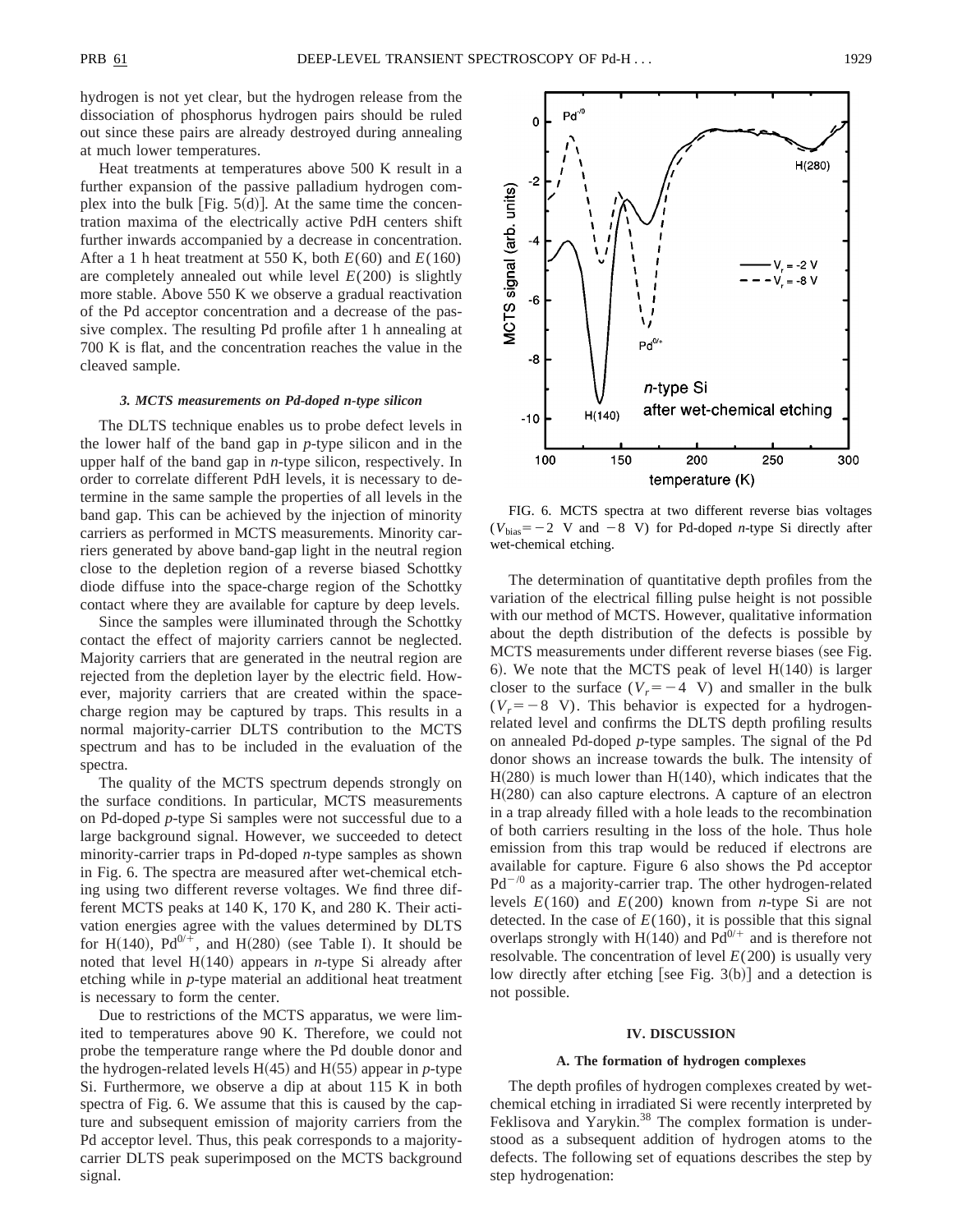$$
\frac{d[A_0]}{dt} = -4\pi D r_o[A_0][H],\tag{2}
$$

$$
\frac{d[A_i]}{dt} = 4 \pi D(r_{i-1}[A_{i-1}] - r_i[A_i])[H],
$$
  

$$
i = 1, 2, 3, ...,
$$

where  $A_i$  is the complex with *i* hydrogen atoms,  $r_i$  is the capture radius of hydrogen to the  $A_i$  complex, and  $[H]$  and  $D$ the concentration and the diffusity of atomic hydrogen, respectively.

The differential equations for the hydrogen complexes can be solved analytically in the limit of large depth, provided that all complexes are thermally stable, i.e., a hydrogen atom once captured remains attached to the complex and the concentration of the different hydrogen defects decreases with the number of hydrogen atoms  $([A_i] \geq [A_{i+1}])$ . The approximations lead to a simple exponential decay of the defect concentration,

$$
[A_i] \sim \exp\left(\frac{x}{L_i}\right),\tag{3}
$$

with a characteristic length  $L_i$  that is derived to be inversely proportional to the number *i* of hydrogen atoms

$$
L_i \approx 1/i. \tag{4}
$$

The simple relation was used to analyze the depth profiles of PtH complexes in Si. Although, the model was originally developed for profiles that are found directly after wetchemical etching, we could apply the formalism even in the case of thermally annealed samples.<sup>20</sup> A numerical integration of Eq.  $(3)$  is possible for different experimental conditions, e.g., after wet-chemical etching, after annealing, etc. In all cases, we find in the limit of larger depth the simple exponential behavior. A detailed investigation of the numerical fitting of the total depth profiles will be published elsewhere.

### **B. Analysis of the PdH depth profiles**

## *1. n-type samples*

We detect by DLTS in Pd-doped Si after wet-chemical etching seven other hydrogen-induced levels. The electrical data of all levels are summarized in Table I. The assignment of different levels to the same defect based on the thermal stability is not possible in our samples. The annealing behavior is not a first-order process, and the temperature where levels disappear is determined by capture of hydrogen to different complexes. A direct connection of different levels to the same defect is, however, possible from a comparison of the depth profiles. Ideally, levels of the same defect should exhibit the identical profile. For the PtH complexes such a simple behavior was detected.<sup>20</sup>

A comparison of the depth profiles in *n*- and *p*-type samples is only reasonable if the influence of the shallow dopant as trapping centers is neglected. The formation of hydrogen complexes is quite different after etching or after low-temperature annealing. Therefore, we use for comparison only those profiles that were determined in samples an-



FIG. 7. Depth profiles of PdH defects in *n*-type Si after wetchemical etching and annealing at 470 K for 1 h.

nealed above 450 K. Under these conditions, we find a total dissociation of all boron and phosphorus-hydrogen pairs. Annealing above 450 K leads to the decrease of all new hydrogen levels and the formation of another complex, which is only indirectly accessible in *n*- and *p*-type samples.

Figure 7 gives the profiles of the hydrogen-induced levels in Pd-doped *n*-type samples. The concentrations are given relative to the substitutional Pd concentration detected in cleaved samples. After wet-chemical etching, the sample was annealed at 470 K for 1 h. The profiles of the three PdH levels show pronounced exponential decrease for larger depth. All three PdH levels exhibit a different slope. The characteristic length of the decay is  $3.6 \pm 1$   $\mu$ m for *E*(200), 1.2 $\pm$ 1  $\mu$ m for *E*(160), and 1.8 $\pm$ 1  $\mu$ m for *E*(60). The defect profiles show the expected integer ratios for the characteristic length. We assume that  $E(200)$  belongs to the PdH<sub>1</sub> complex, which has the largest penetration into the sample. The ratio  $L_{E(200)}/L_{E(60)}=2$  relates  $E(60)$  to a PdH<sub>2</sub> complex,  $L_{E(200)}/L_{E(160)}=3$  associates  $E(160)$  with a PdH<sub>3</sub> complex.

In the *n*-type sample the concentration of the  $PdH_3$  complex is much higher than the concentration of the  $PdH_2$  complex. This is in contrast to the Pt case, where for larger depth the PtH<sub>1</sub> complex was always strongest, followed by the  $PtH<sub>2</sub>$  and  $PtH<sub>3</sub>$  complex. The behavior in Pd-doped samples indicates a complication in the simple model presented above for the formation of the complexes. A possible explanation will be given below.

## *2. p-type samples*

A profile from a *p*-type sample after wet-chemical etching and annealing for 1 h at 470 K is shown in Fig. 8. Again, the concentrations are given relative to the total substitutional Pd concentration determined before wet-chemical etching. The semilogarithmic plot gives an exponential decrease of the defect concentrations with depth. The profiles of the four levels can be grouped into two sets with similar slopes at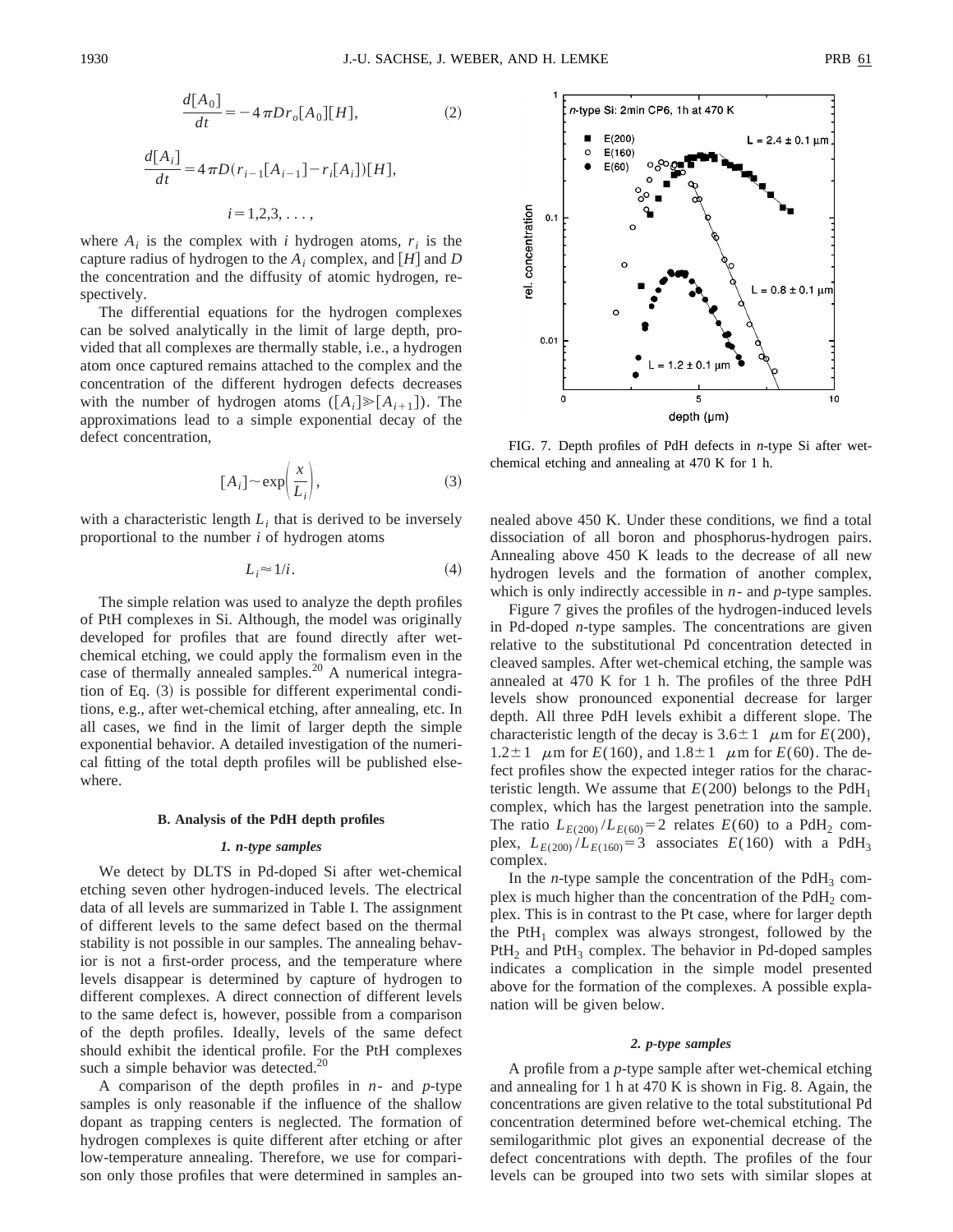

FIG. 8. Depth profiles of PdH defects in *p*-type Si after wetchemical etching and annealing at 470 K for 1 h. FIG. 9. Profiles of the three substitutional Pd levels:

larger depth. Level  $H(280)$  is characterized by a slope with the largest characteristic length of  $L=2.9\pm1$   $\mu$ m. The profiles for H $(45)$ , H $(55)$ , and H $(140)$  are not distinguishable at larger depth and show the same slope of  $L=1.2\pm1$   $\mu$ m. Usually, this behavior is evidence for hydrogen complexes that involve the same number of hydrogen atoms. Contrary to the *n*-type sample, the ratio of the two slopes gives no clear identification of the number of hydrogen atoms involved in the complexes.

The levels H $(45)$ , H $(55)$ , and H $(140)$  exhibit the same slope for larger depth, but  $H(140)$  has a higher maximum concentration. The difference in concentration can be related to another PdH level, which overlaps strongly with  $H(140)$ and is only visible in the range from 5 to 7  $\mu$ m. If we subtract the profile of  $H(55)$  from  $H(140)$ , we receive a profile with a steep slope of  $L=0.6\pm0.2$   $\mu$ m, indicating an incorporation of around 5–7 hydrogen atoms in the complex.

#### *3. Comparison of profiles in n***-** *and p-type Si*

In the Pd-doped samples a direct comparison of the depth profiles in *n*- and *p*-type samples is possible and allows a correlation of defect levels belonging to the same center. As discussed already above, only profiles of samples that were annealed above 450 K were considered to avoid complications from acceptor or donor hydrogen formation. The influence of different Pd doping levels in the samples is corrected by scaling the profile of the Pd acceptor in *n*-type Si to the Pd donor level in *p*-type Si. Figure 9 gives the result of the scaling process. The profiles of the Pd donor, double donor, and acceptor are now identical. The profiles of the PdH defects are scaled with the same factor. The result is given in Fig. 10. For clarity only the profiles for the levels *E*(200), H $(280)$ , *E* $(160)$ , H $(55)$ , and *E* $(60)$  are given. The missing profile  $H(45)$  is identical to  $H(55)$ , and the properties of  $H(140)$  were discussed already. The error bar in concentration and depth is estimated to be 10% of the values given in the figure.



 $Pd^{-/0}$ ,  $Pd^{0/+}$ ,  $Pd^{+/++}$  after scaling (for details see text). The sum of all electrically active Pd defect levels is included.

The levels can be grouped again according to their slopes at larger depth. From the ratios of the characteristic length, an identification of the number of hydrogen atoms involved in the complexes can be made. In the *n*-type sample  $E(200)$ was already assigned to the PdH<sub>1</sub> complex,  $E(60)$  to the PdH<sub>2</sub> complex, and  $E(160)$  to the PdH<sub>3</sub> complex. The profile of H $(45)$ , H $(55)$ , and H $(140)$  coincides with that of  $E(160)$  for larger depth, indicating that all these levels belong to a  $PdH_3$  complex. However, there is a problem with the assignment of  $E(160)$ , H(55), und H(45) to the PdH<sub>3</sub> complex. One would expect that all profiles coincide everywhere in the whole sample. But level  $E(160)$  has a higher maximum concentration compared to the  $H(55)$  and  $H(45)$ 



FIG. 10. Depth profiles of all PdH defects in *p*- and *n*-type Si after wet-chemical etching and annealing at 470 K for 1 h.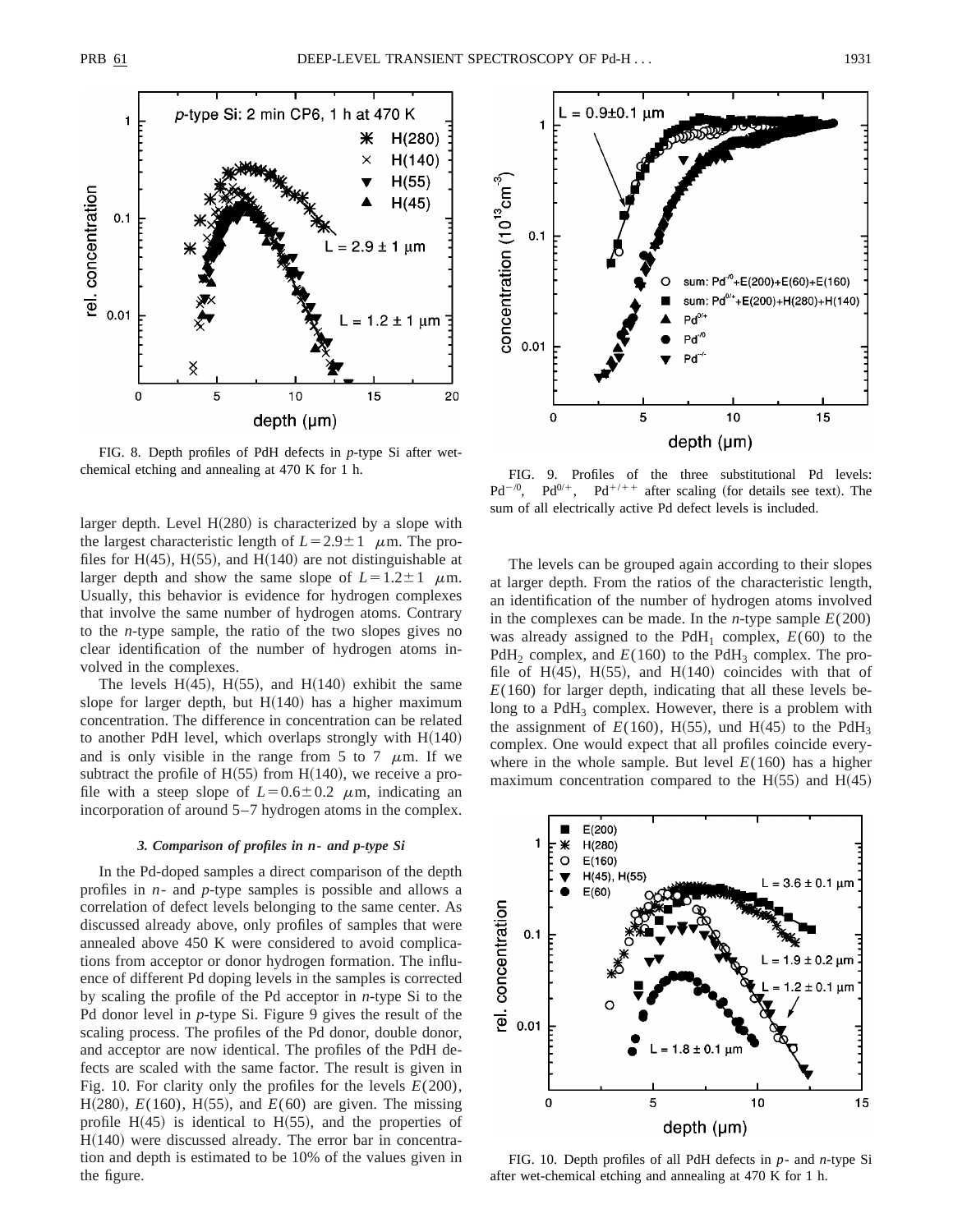levels. This could be explained again by a level of an additional PdH complex that is overlapping with the *E*(160) DLTS peak. However, the difference of the profiles *E*(160) and  $H(55)$  gives a slope that is very steep, corresponding to Pd complexes of at least ten hydrogen atoms. It is not realistic that these complexes are formed in such high concentrations.

Level H $(280)$  has a very similar profile as  $E(200)$ , the PdH<sub>1</sub> complex; the concentration of H $(280)$  is lower at larger depth and larger closer to the surface where hydrogen concentration increases. This behavior indicates that  $H(280)$  belongs to a complex with more than one hydrogen atom but less than three hydrogen atoms. Tentatively, we have fitted in Fig. 10 the last part of the profile to get a slope corresponding to a PdH<sub>2</sub> complex. With the assignment of  $H(280)$  to the PdH<sub>2</sub> complex an obvious difficulty occurs: the concentration of the PdH<sub>2</sub> complex in  $p$ - and *n*-type samples is quite different, as is evidenced from the profiles of  $H(280)$  and *E*(60).

We can resolve the difficulties by reevaluating the approximations made in modeling the formation process of the hydrogen defects. A major simplification in the differential equations  $Eq. (3)$ , which describe the depth profiles of the hydrogen complexes, is the use of charge-state independent capture radii  $r_i$ . In the *n*-type samples obviously a much faster trapping of hydrogen to the  $PdH_2$  complex seems to occur, compared to *p*-type samples. This leads to a strongly reduced PdH<sub>2</sub> and an increased PdH<sub>3</sub> concentration in *n*-type samples. The behavior is different in Pt-doped samples and can be related to the level position of the PdH<sub>2</sub> complex. In *n*-type samples at the temperature of annealing, most of the  $PdH<sub>2</sub>$  complexes are in the negative state, and an efficient trapping by positively charged hydrogen occurs. In *p*-type samples the  $PdH_2$  complex is neutral and trapping by the positively charged hydrogen is less efficient. The  $H(210)$ level of the  $PdH_2$  is closer to the valence band, which leads in *n*- and *p*-type samples to the same interaction of the negatively charged  $PH<sub>2</sub>$  complex with positively charged hydrogen.

The behavior of the PdH<sub>2</sub> depth profile in  $p$ -type samples needs further discussion. As we have discussed above, the proper slope can only be found for very large depth. The total concentration of the  $PdH_2$  complex is identical to that of the  $PdH_1$  complex at the maximum. Apparently for the PdH complexes the capture radii are not decreasing with complex size, as was found for Pt-doped samples. To explain the behavior of the PdH<sub>2</sub> depth profile in  $p$ -type samples, we have to assume a much faster capture of  $H$  to  $PdH<sub>1</sub>$  than  $H$  to Pd. In the extreme case—no more hydrogen capture to Pd the PdH<sub>2</sub> concentration would follow the PdH<sub>1</sub> profile. Only for small hydrogen concentrations, which occur at larger depth, the  $PdH_2$  profile will follow the expected slope.

Our interpretation of the PdH profiles is in close analogy to the case in Pt-doped samples, but refinements in the simple model of the successive capture of hydrogen atoms to the defects have to be included. First, a different capture rate for *n*- and *p*-type samples is necessary to account for the PdH<sub>2</sub> profiles. Second, the capture radii of higher complexes can be larger than those of lower complexes  $(r_i \le r_{i+1})$ .

## **C. Identification of a passive PdH complex**

In Fig. 9 we have included the profile of the total concentration of all Pd complexes. Two different summations are used. The first sum adds up over levels in the upper half of the band gap,

$$
\sum = P d^{-/0} + E(200) + E(60) + E(160). \tag{5}
$$

The second sum uses for substitutional Pd and the PdH<sub>2</sub> and  $PdH_3$  complexes the levels from the lower half of the band gap,

$$
\sum_{h=1}^{\infty} P_0 = P_0^{0/2} + H(280) + H(140). \tag{6}
$$

Both summations give within the error the same results. In the range from 4 to 6  $\mu$ m, the concentration of the sum is identical to the substitutional concentration in the cleaved sample. This behavior indicates that all Pd-correlated complexes are properly included in the summation. Below  $4 \mu m$ the total concentration of Pd-related centers decreases strongly towards the surface. Because all electrically active defects are included in this profile, the decrease has to be due to the formation of an electrically passive PdH defect, which is only formed in the region with the highest hydrogen concentration. We therefore assume that the passive complex contains at least four hydrogen atoms. Close to the surface this complex leads to a total passivation of Pd, and after annealing at 470 K this passive complex dominates all other electrically active hydrogen complexes. Above 550 K the passive complex dissociates into substitutional Pd and hydrogen. At present, we cannot distinguish between one or several different passive complexes. If we assume, however, that only one passive PdH complex exists, we can analyze the slope of the sum curve. The characteristic length for the passive complex is given by  $L=0.9\pm1$   $\mu$ m. This would make the passive complex a  $PdH_4$  complex.

## **D. Comparison with previous DLTS studies on Pd-doped silicon**

Several studies in Pd-doped Si revealed levels that are very similar to our hydrogen-related centers. In all these studies wet-chemical etching was applied before the contact preparation, which could unintentionally introduce hydrogen into the samples. Lemke observed in *p*-type Si after annealing a level at  $E_V + 0.26$  eV.<sup>30</sup> The properties of this level seem to be identical with our  $H(140)$  level. Stöffler and Weber<sup>39</sup> and Czaputa *et al.*<sup>34,40</sup> detected in diffused *n*-type samples two levels with activation energies very similar to  $E(160)$  and  $E(200)$ . Depth profiles from Pd-doped samples reported by Gill *et al.* give a level at  $E_C$  – 0.37 eV with a strong decrease in concentration towards the bulk.<sup>41</sup> In comparison with the results from our study, a correlation with the two levels  $E(160)$  and  $E(200)$  is possible. However, the level observed by Gill *et al.* anneals out already at 150 °C, whereas  $E(160)$  and  $E(200)$  are much more stable. In addition, the authors of Ref. 41 associate this level with another level at  $E_C$ -0.59 eV, which was never detected in our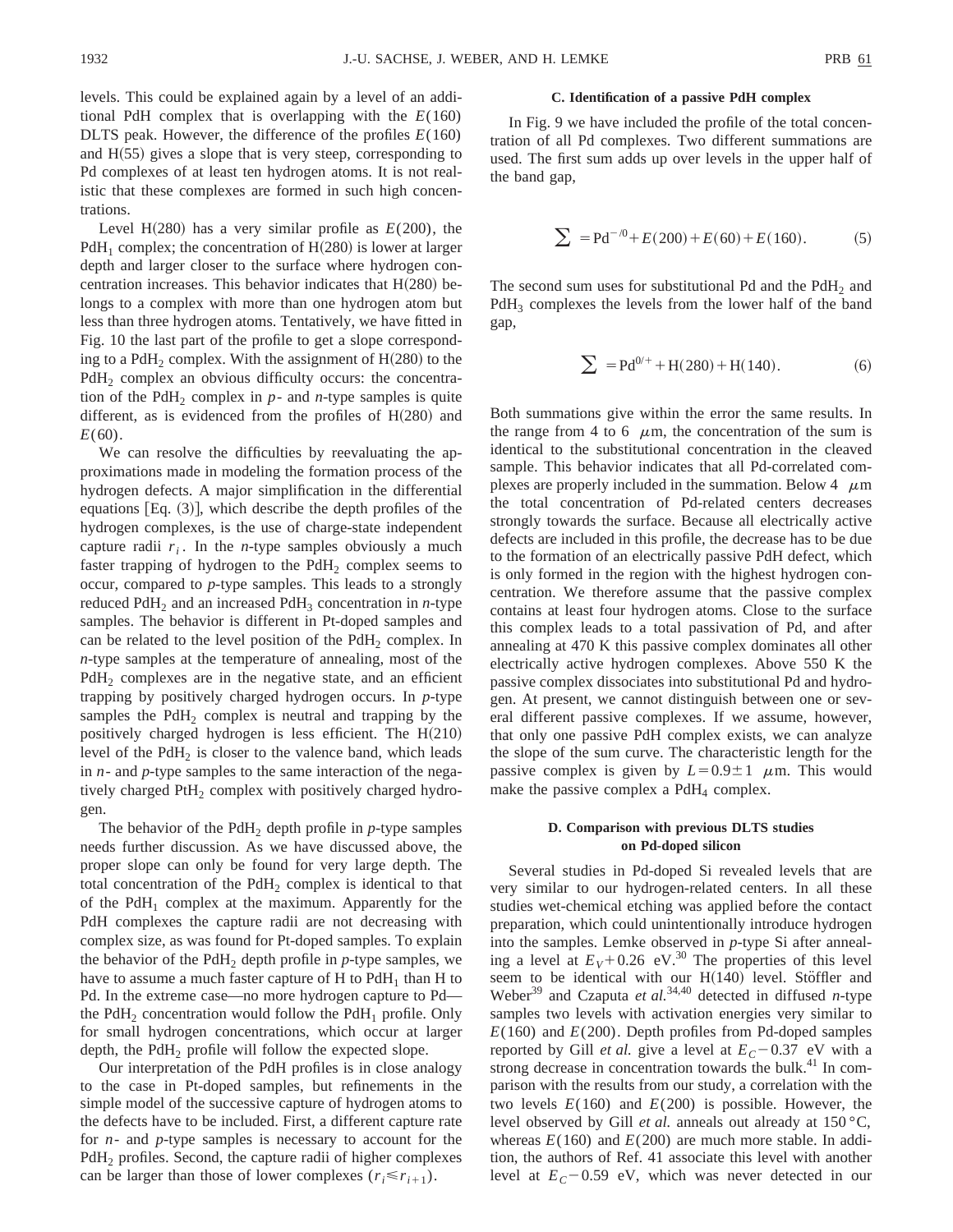

FIG. 11. Energy levels of substitutional Pd and PdH*<sup>i</sup>* complexes.

samples. The only report of an interaction of hydrogen with Pd was given by Pearton and Haller.<sup>21</sup> A plasma treatment at 300 °C for 2 h led to a total passivation of the substitutional Pd donor and acceptor state. No other levels were generated under these conditions. This result is in agreement with our measurements. At 300 °C the passive complex still dominates at the surface, and all other hydrogen-related complexes are very weak.

### **E. Comparison of PdH and PtH levels**

Figure 11 gives schematically the derived level positions for the different PdH*<sup>i</sup>* complexes. A clear trend for the acceptor level is seen, which systematically is lowered with the addition of another hydrogen to the defect. This behavior can be expected from the simple vacancy model of the substitutional TM's. The  $t_2$  level of the vacancy shifts towards the valence band for increasing nuclear charge. Apparently, the addition of protons has the same effect as increasing the nuclear charge.

The behavior of PtH complexes in Si was studied by several groups. From the analysis of the deep-level profiles, three electrically active PtH complexes were determined, which contained one, two, or three hydrogen atoms.<sup>20</sup> The PtH4 complex was associated with an electrically neutral complex. A correlation was made for the levels of the  $PtH<sub>2</sub>$ complex with IR absorption lines and an EPR spectrum.<sup>16-18</sup>

Figure 12 gives a level scheme of the PtH*<sup>i</sup>* complexes for comparison. We find qualitatively the same trends in the Pt and Pd samples; however, the number of hydrogen-induced levels is larger in the Pd case. For the PtH*<sup>i</sup>* levels the charge states were determined by studying the behavior of the levels in an electrical field and by temperature-dependent CV measurements.19,20 For Pd complexes the charge states for levels  $E(60)$ , H(45), and Pd<sup>+/++</sup> were identified from the electrical-field dependence of the level energies and the temperature dependence of the capture cross section. All the other levels did not show any field dependence. In Fig. 11 we assigned the charge states for these levels in analogy to the Pt case.

## **F. Result of theoretical calculations on the PdH levels**

Recently, numerical techniques were developed that allow a precise determination of the TM levels in Si and their hy-



FIG. 12. Energy levels of substitutional Pt and PtH*<sup>i</sup>* complexes.

drogen complexes.42 The level positions were calculated compared to a reference level of a well-defined defect. The calculations by Jones *et al.*<sup>43</sup> give for the PdH<sub>1</sub> complex an acceptor level at  $E_C$ –0.30 eV in close agreement with  $E(200)$  at  $E_C$  – 0.43 eV. The acceptor level shifts weakly in the PdH<sub>2</sub> complex to  $E_C$  – 0.36 eV, which corresponds to H(280) at  $E_V$ +0.55 eV. The error in calculating the acceptor level of the  $PdH_3$  complex is estimated to be much larger due to the method of calculation. The acceptor level was calculated at  $E_C$ -1.15 eV compared to  $E_C$ -0.93 eV for the  $H(140)$  level. Further agreement can be found for the double acceptor state of the  $PdH_3$  complex: The calculated value of  $E_C$  – 0.29 eV could correspond to  $E_C$  – 0.29 eV of the  $E(160)$  level. From our experiments no assignment to a double acceptor state could be made.

There are, however, also some discrepancies between the theoretical results and our assignment of the levels. Jones *et al.* calculate a donor level for the PdH<sub>1</sub> complex at  $E_V$  $+0.62$  eV. This level does not appear in our experiments. The proposed coincidence of this level with the level of the Pd donor  $Pd^{0/+}$  can be excluded from the identical profiles for the Pd donor and double donor  $(Pd^{0/+}, Pd^{++/+})$ . The calculations give for the  $PdH_4$  complex an acceptor and a donor level. No support is given from the calculation that a substitutional PdH defect is electrically passive. This strongly contradicts the measurements where an electrically inactive complex accounts for the missing concentration of all electrically active Pd defects in the sample. The suggestion of a formation of neutral PdH species in cavities or microvoids is not realistic. Wet-chemical etching and additional annealing steps are not suited to form these microdefects. Also, the reactivation of the substitutional Pd at higher temperatures leads to a distribution of substitutional Pd, as was found originally in the cleaved sample. A passive PdH<sub>4</sub> complex that involves the substitutional Pd would be the simplest explanation of our results.

We have found from the difference in the profiles for the  $H(140)$  and the  $H(55)$  levels evidence for another PdH species with a depth profile that would associate this level with a PdH complex that contains at least five to seven hydrogen atoms. Further studies with higher original hydrogen concentrations should clarify the existence of electrical PdH levels with more than four hydrogen atoms.